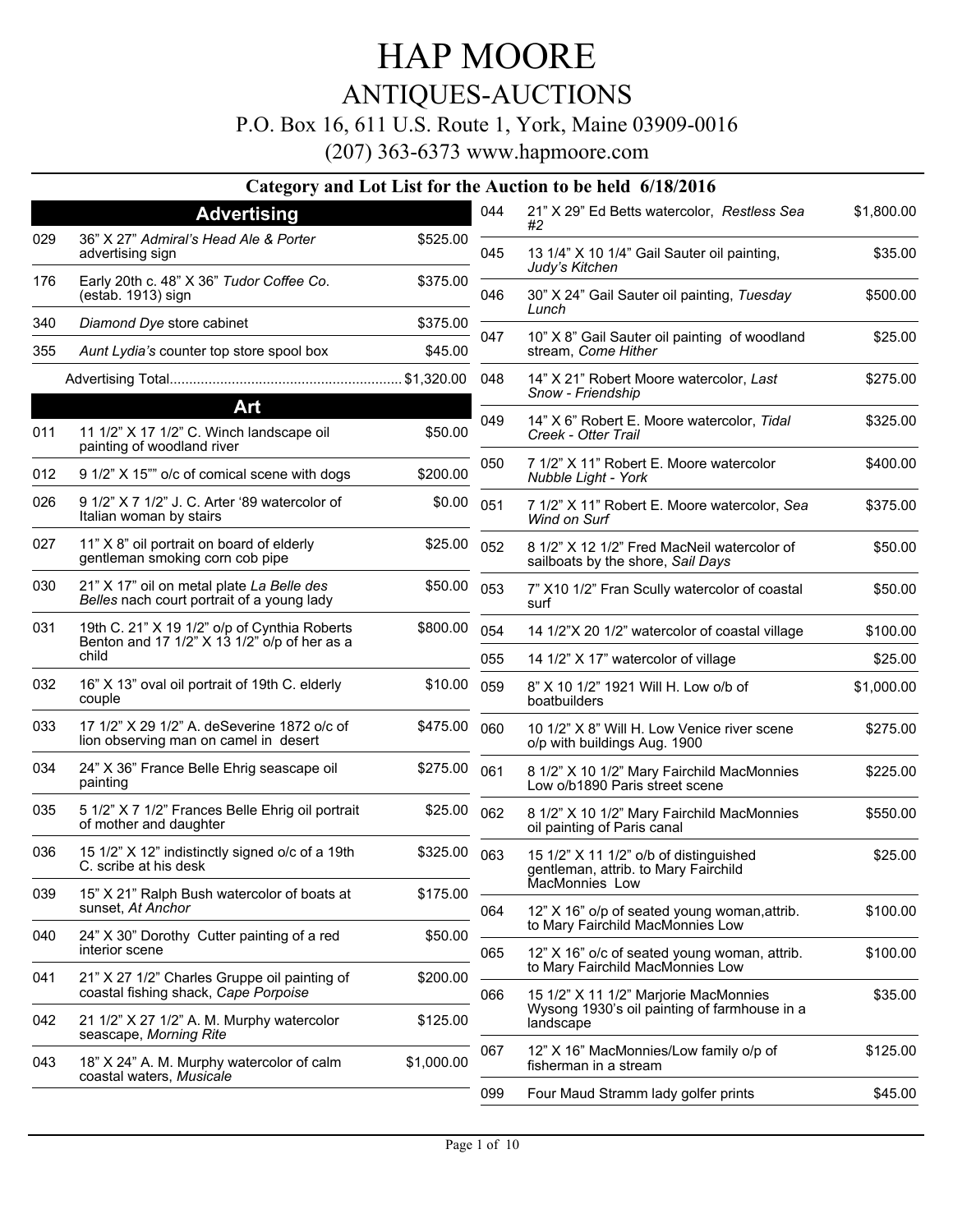## ANTIQUES-AUCTIONS

### P.O. Box 16, 611 U.S. Route 1, York, Maine 03909-0016

|     |                                                                                          |              |     | Category and Lot List for the Auction to be held 6/18/2016                          |          |
|-----|------------------------------------------------------------------------------------------|--------------|-----|-------------------------------------------------------------------------------------|----------|
| 100 | 18" X 13" L. Gluck watercolor of St. Thomas                                              | \$300.00 220 |     | 13" X 17" 19th C. fruit still life                                                  | \$25.00  |
| 102 | architectural scene<br>7" X 11 1/2" Christopher Bloom o/c of a                           | \$150.00     | 247 | 21 1/2" X 17" Marcel Mettenhoven 1919<br>watercolor of Continental river scene      | \$100.00 |
|     | moored sailboat at dusk                                                                  |              | 248 | 23 1/2" X 17 1/2" D. Leung watercolor of                                            | \$100.00 |
| 153 | Kellogg lithograph of Gen. Winfield Scott                                                | \$25.00      |     | seated cat                                                                          |          |
| 158 | 9 1/2" X 6 1/2" Edouard Niczky oil painting<br>over print on panel The Secret Rendezvous | \$0.00 249   |     | Unsigned 16 1/2" X 19 1/2" landscape o/c with<br>water                              | \$250.00 |
| 180 | 20" X 16" Gerrit Beneker double-sided oil<br>portraits of man and woman                  | \$135.00 270 |     | 19 1/2 X 27 1/2" tray-framed Asian genre<br>watercolor on paper                     | \$125.00 |
| 181 | 7" X 9" James Wells Champney still life of<br>radishes                                   | \$35.00 279  |     | 171 2/" X 27 1/2" O. F. Baker coastal<br>seascape o/c                               | \$250.00 |
| 182 | 16" X 11" Cornelia Foley, '63 still life abstract                                        | \$100.00     | 287 | Signed Asian landscape scroll                                                       | \$25.00  |
| 183 | Three Elyot Henderson, '55 graphite drawings<br>of female nudes                          | \$0.00       | 294 | 25" X 36" colored engraving by Charles<br>Wagstaffe The Golfers (St Andrews)        | \$70.00  |
| 184 | Two 11" X 8" floral still life, signed Fine                                              | \$10.00 320  |     | 13 1/2" X 9 1/2" Augusto Henres watercolor of<br>boat st sea                        | \$25.00  |
| 185 | Two 12" X 16" H. V. Patterson '54 seascapes                                              | \$25.00      |     |                                                                                     |          |
| 186 | 12" X 16" o/c H. V. Patterson o/c, Blue Gate,<br>Rockport                                | \$100.00     | 321 | 9" X 13" V. M. Roquelaine 1908 print, Black<br>Bass Fishing in Valhalla, NY         | \$125.00 |
| 187 | 20 1/2" X 25 1/2" Gould print, Goatsucker,<br>Male                                       | \$100.00     | 322 | 20" X 16" unsigned landscape oil painting of<br>green hills and lake                | \$100.00 |
| 188 | 25 1/2"X 20 1/2" Gould print, Cinereous<br>Eagle, Young                                  | \$175.00     | 419 | 25" X 29" oil painting on velvet Convent of<br>Ambrosia in the Pyrenees             | \$175.00 |
| 189 | 13" X 18" Charles Gruppe landscape pastel                                                | \$300.00     | 420 | 25" X 29" oil painting on velvet White Abbey<br><b>Near Limerick</b>                | \$100.00 |
| 190 | 14" X 21" Aubrey Sykes w/c, Old Thames<br>Barge                                          | \$100.00 437 |     | 24" X 20" signed C. & D. Cobb (Calvin &<br>Darius) 1867 o/c portrait of Gambardelin | \$100.00 |
| 191 | 28" X 22" drawing of female nude, sgd.<br>Valentine, '59                                 | \$175.00 443 |     | 23" X 17" E. W. Cheney '49 watercolor of<br>sailboat                                | \$100.00 |
| 192 | 13 1/2" X 20 1/2" Peirce 19th C. engraving,                                              | \$105.00     | 447 | 8" X 9"Picasso Dove Doodle drawing                                                  | \$300.00 |
|     | Grand Panoramic View of Washington Street,<br>Boston                                     |              | 448 | 3 3/4" X 3 1/4" Norman Rockwell ink drawing<br>of lady in bonnet                    | \$200.00 |
| 193 | 19 1/2" X 13 1/2" Soldwedel, '33, watercolor<br>of sailing ship at sea                   | \$250.00     | 449 | 4" X 2 1/2" Norman Rockwell drawing of man<br>with cigar                            | \$300.00 |
| 194 | 16"X 21 1/2" F. K. M. Rehn seascape<br>watercolor                                        | \$175.00     | 450 | 6" X 4" Dr. Seuss colored drawing of Cat in                                         | \$600.00 |
| 195 | 9 1/2" X 13 1/2" Elyot Henderson still life<br>pastel of lady's hat and gloves           | \$0.00       | 451 | the Hat<br>8" X 5" Dr. Seuss colored drawing of bird                                | \$725.00 |
| 196 | 8 1/2" X 11 1/2" P. Gagni o/b, Pont au<br>Change                                         | \$300.00     | 452 | 8 1/2" X 5 1/2" Andy Warhol doodle of<br>dancing nude                               | \$475.00 |
| 217 | 30" X 15" B. Wilkie oil on canvas of standing<br>clown                                   | \$45.00 453  |     | 8" X 8 1/2" K. Haring, 1984 drawing depicting<br>nuclear explosion                  | \$950.00 |
| 218 | Pair of 50" X 20" C. 1900 oil theater panels on<br>canvas of male colonial figures       | \$100.00 454 |     | 8" X 5 1/4" K. Haring, '89 doodle drawing of<br>human figure                        | \$650.00 |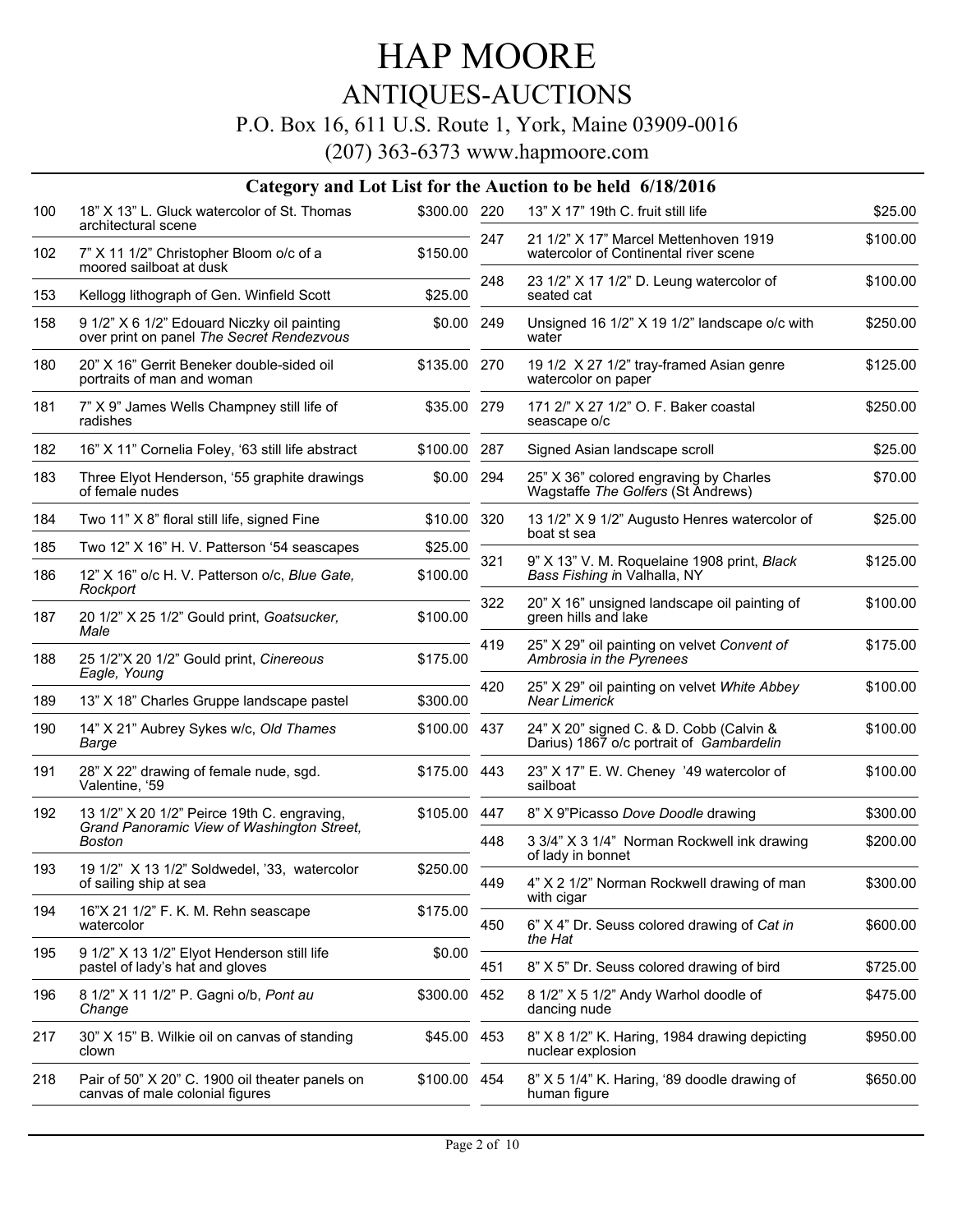## ANTIQUES-AUCTIONS

### P.O. Box 16, 611 U.S. Route 1, York, Maine 03909-0016

|     |                                                                                  |            |     | Category and Lot List for the Auction to be held 6/18/2016                      |          |
|-----|----------------------------------------------------------------------------------|------------|-----|---------------------------------------------------------------------------------|----------|
| 455 | Twelve Darktown Fire Brigade C. & I. colored<br>prints                           | \$1,000.00 |     |                                                                                 |          |
| 456 | 32" X 16" Shanti Dave '63 abstract, Shrine                                       | \$2,200.00 |     | <b>Dolls</b>                                                                    |          |
| 479 | Asian scroll with seated cat                                                     | \$25.00    | 168 | 20th c. A. Lincoln and Mary Todd Lincoln dolls                                  | \$10.00  |
|     |                                                                                  |            | 174 | 14 1/2" A. Marseille bisque head doll in orig.<br>box                           | \$100.00 |
|     | <b>Books</b>                                                                     |            | 197 | Lot of five bisque head dolls                                                   | \$25.00  |
| 164 | Six Vol. set Carl Sandburg's 1926 Abraham<br>Lincoln and other books on Lincoln  | \$25.00    |     |                                                                                 |          |
| 292 | Abbott's History of Civil War and Young's<br>Around the World with General Grant | \$100.00   | 284 | <b>Ephemera</b><br>1809 Philadelphia marriage license                           | \$5.00   |
| 293 | Three vols. Field's Rhode Island history books                                   | \$10.00    | 432 | Helen Keller signature                                                          | \$50.00  |
|     |                                                                                  |            | 433 | Janet Lambert, Denise Darces, Robert Shaw<br>and Jose Iturbi signatures         | \$0.00   |
|     | China                                                                            |            |     |                                                                                 |          |
| 006 | Two Asian covered jars and hexagonal bowl<br>with underplate                     | \$75.00    |     | <b>Ethnographic</b>                                                             |          |
| 007 | 10 1/2" oval Japanese bowl with fish                                             | \$250.00   | 209 | 13" Inuit stone sculpture of Eskimo driving                                     | \$45.00  |
| 009 | Pair 12 1/2" floral decorated vases                                              |            |     | sled dog team                                                                   |          |
|     |                                                                                  | \$25.00    | 210 | 9 1/2" carved stone Inuit sculpture of Eskimo                                   | \$65.00  |
| 172 | Six piece Victorian blue and white chamber<br>set                                | \$25.00    |     | seal hunter                                                                     |          |
| 268 | Genre decorated late 19th c.12 1/2" Satsuma                                      | \$525.00   |     |                                                                                 |          |
|     | teapot                                                                           |            |     | <b>Firehouse</b>                                                                |          |
| 269 | Large gilded China compote                                                       | \$120.00   | 205 | 19th C. Sharon, MA Fire Dept. metallic fire<br>helmet, rule book and badges     | \$250.00 |
| 346 | Small lot of Cantagalli china                                                    | \$25.00    | 207 | Japanese fire helmet                                                            | \$95.00  |
| 347 | Two large pottery jugs and floral decorated<br>pitcher                           | \$125.00   |     |                                                                                 |          |
| 349 | Meissen 17" elephant on brass mount and                                          | \$160.00   |     | <b>Furniture</b>                                                                |          |
|     | Nymphenburg soldier on horseback                                                 |            | 001 | Decorated 18 in. dome top storage box                                           | \$25.00  |
| 429 | Two .P B. & S. 18 1/2" Hong Kong pattern<br>oval platters                        | \$145.00   | 002 | Six drawer 19th C. spice chest                                                  | \$175.00 |
| 446 | 12" Chinese Export bowl                                                          | \$700.00   | 020 | Hanging one drawer 19th C. wall box and 14"<br>deed box                         | \$45.00  |
| 480 | Eight Ningpo pattern Wedgwood soups and<br>underplates                           | \$95.00    | 028 | Early 19th c. 15" square top NH two drawer<br>stand with scalloped medial shelf | \$300.00 |
|     |                                                                                  | \$2,270.00 | 159 | 6' Pine harvest table on turned legs                                            | \$250.00 |
|     | <b>Clocks</b>                                                                    |            | 160 | 56" Victorian decorated vitrine                                                 | \$150.00 |
| 166 | 20th C. banjo clock                                                              | \$150.00   | 161 | 36" dome top pine storage chest on separate                                     | \$100.00 |
| 271 | Shreve's carriage clock in leather case                                          | \$375.00   |     | bracket base                                                                    |          |
| 272 | Eight day Waltham sterling-framed travel<br>clock                                | \$200.00   | 162 | Two drawer 19th C. pine stand on button feet                                    | \$150.00 |
| 444 | Oak case German wall clock                                                       | \$70.00    | 198 | Ebonized Aesthetic Revival shelf                                                | \$150.00 |
|     |                                                                                  |            |     |                                                                                 |          |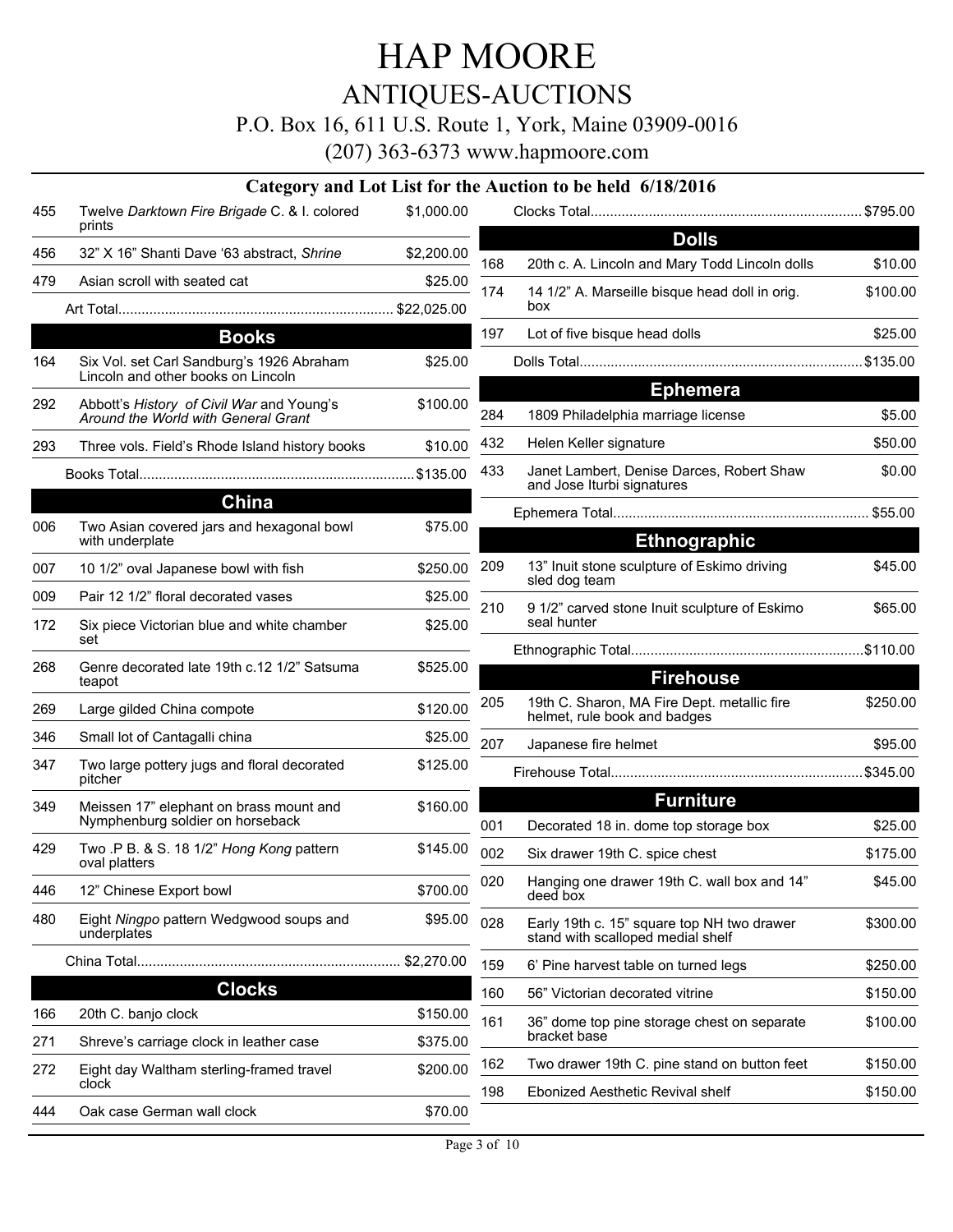## ANTIQUES-AUCTIONS

### P.O. Box 16, 611 U.S. Route 1, York, Maine 03909-0016

|     |                                                                                  |              |     | Category and Lot List for the Auction to be held 6/18/2016                      |            |
|-----|----------------------------------------------------------------------------------|--------------|-----|---------------------------------------------------------------------------------|------------|
| 216 | 19th C. old red-painted center handle<br>triangular three legged chair           | \$350.00 376 |     | 32" inlaid bow front graduated four drawer<br>chest on French feet              | \$200.00   |
| 219 | 20" X 13" X 13" old red storage box, the lid<br>with painted with farmyard scene | \$100.00 377 |     | Sheraton mahogany glazed top secretary<br>desk with pull out writing surface    | \$300.00   |
| 295 | Dome top trunk in old red paint                                                  | \$100.00     | 378 | Old red single drop leaf table on turned legs                                   | \$600.00   |
| 297 | Gilded Federal style mirror with<br>reverse-painted panel                        | \$150.00     | 379 | 20th C. reproduction curly maple New<br>Hampshire style stand with medial shelf | \$100.00   |
| 337 | Early 19th C. child's ladderback rocker in old<br>crusty paint                   | \$25.00      | 380 | Wicker tea cart                                                                 | \$200.00   |
| 341 | Two 19th C. drying racks in old paint                                            | \$80.00      | 427 | Five drawer walnut specimen cabinet                                             | \$225.00   |
| 342 | Asian Export sewing stand                                                        | \$65.00      | 435 | Grain-painted three drawer Dexter, ME<br>blanket chest on cut out base          | \$250.00   |
| 356 | 20th C. curly maple Chippendale mirror and<br>document box                       | \$175.00     | 436 | 92" late 18th C. American camel back sofa                                       | \$1,100.00 |
| 358 | Decorated highback clothespin rocker and<br>Windsor footstool                    | \$25.00      | 445 | 84" X 34" Early 20th c. old red shoe foot<br>dining table                       | \$900.00   |
| 359 | Two drawer 19th C. maple stand                                                   | \$75.00      | 467 | 64" X 34" c. 1900 fancy gilded mirror with<br>eagle crest                       | \$350.00   |
| 360 | Early 19th C. sackback Windsor armchair                                          | \$100.00     |     |                                                                                 |            |
| 361 | 18th C. slipper foot mahogany lowboy                                             | \$1,100.00   |     | <b>General</b>                                                                  |            |
| 362 | 19th C. sponge-grained storage box                                               | \$300.00     | 004 | Large lot of pin cushions and sewing notions                                    | \$150.00   |
| 363 | 18th C. dish top side table on talon and ball<br>feet                            | \$700.00     | 010 | 20" X 28" painted toleware tray with colorful<br>flowers                        | \$10.00    |
| 364 | Early walnut gateleg drop leaf table                                             | \$200.00     | 022 | Three small splint baskets and center handle<br>carrier                         | \$150.00   |
| 365 | 19th C. curly maple one drawer table on finely<br>tapered legs                   | \$200.00     | 023 | 18" 20th C. bench-made figured maple<br>highboy                                 | \$45.00    |
| 366 | 37" wide graduated six drawer maple tall<br>chest on bracket base                | \$600.00     | 037 | 12" R. Gleason pewter coffee pot                                                | \$150.00   |
| 367 | Set of eight step down country side chairs                                       | \$275.00     | 038 | Lot of 18th C. and 19th C. pewter tableware                                     | \$125.00   |
| 368 | Pair of spindle back country side chairs                                         | \$35.00      | 056 | 10" carved Canada goose                                                         | \$195.00   |
| 369 | 66" birch turned leg drop leaf harvest table                                     | \$150.00     | 057 | 19th C. hand held nut cracker and brass<br>water kettle                         | \$10.00    |
| 370 | 40 in. wide cherry graduated four drawer<br>chest on French feet                 | \$100.00     | 058 | Victorian (Paris) boxed carving and salad set                                   | \$50.00    |
| 371 | 36" wide birch graduated four drawer chest on<br>bracket base                    | \$300.00     | 075 | Pair of 12" & 11 1/2" carved bone Asian<br>female figures                       | \$100.00   |
| 372 | 52" pine work table on red-painted two drawer<br>base                            | \$150.00     | 076 | Pair 9" & 9 1/2" Japanese carved bone female<br>figures                         | \$100.00   |
| 373 | 42" pine blanket box on bracket base                                             | \$100.00     | 083 | Carved bone handle magnifying glass                                             | \$25.00    |
| 374 | 36" pine blanket box on bun feet                                                 | \$125.00     | 090 | Lot of dresser items                                                            | \$725.00   |
| 375 | 75" X 44" X17" open top pine stepback<br>cupboard                                | \$150.00     | 101 | 24" X 21 1/2" T. Elsley 19th C. cast iron<br>fireback                           | \$775.00   |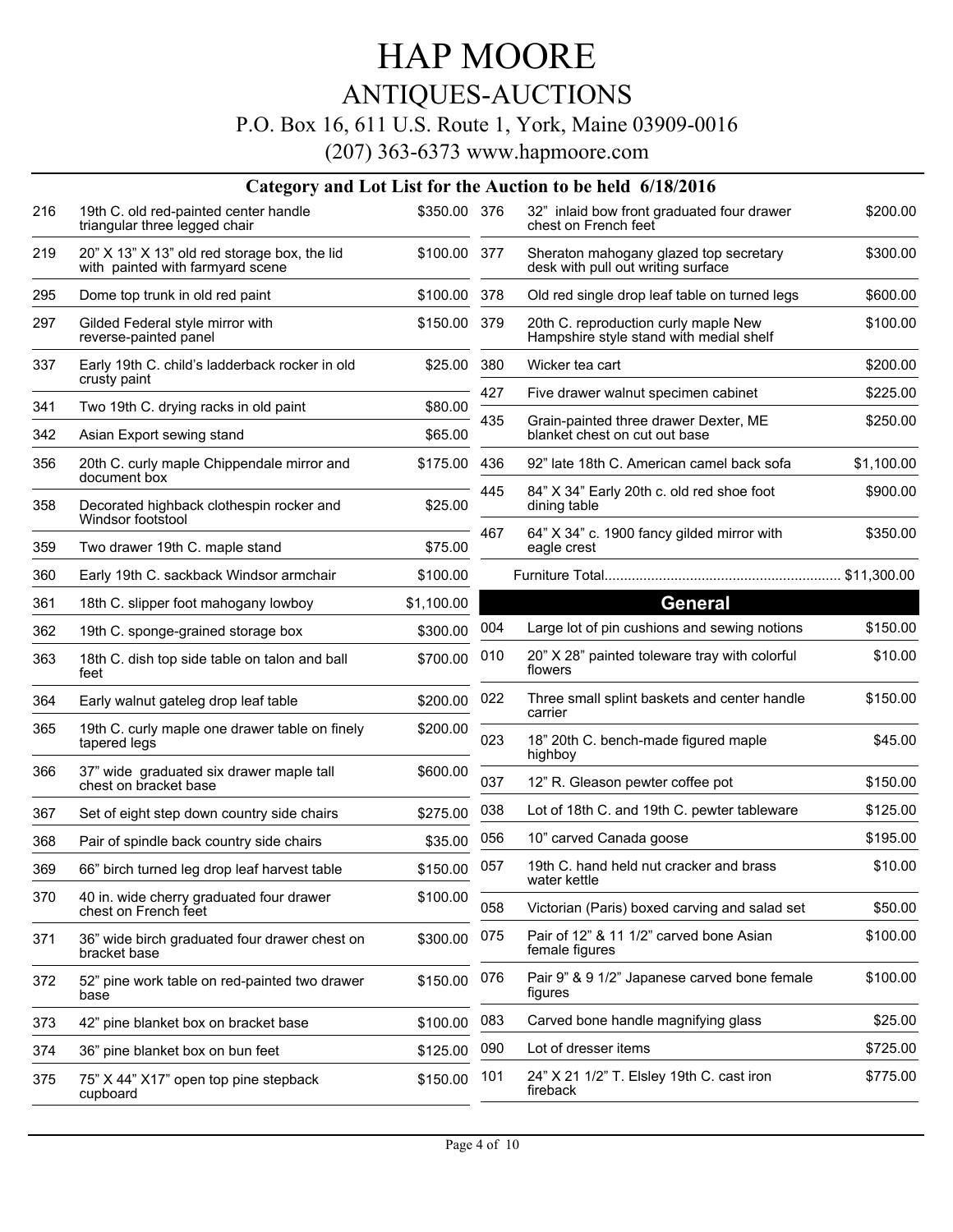## ANTIQUES-AUCTIONS

### P.O. Box 16, 611 U.S. Route 1, York, Maine 03909-0016

|     |                                                                                                      |              |     | Category and Lot List for the Auction to be held 6/18/2016                      |          |
|-----|------------------------------------------------------------------------------------------------------|--------------|-----|---------------------------------------------------------------------------------|----------|
| 140 | Lot of six vintage writing instruments                                                               | \$425.00 328 |     | Hall's Liliput mechanical bank                                                  | \$120.00 |
| 163 | Lot of 20th C. A. Lincoln souvenir items                                                             | \$30.00      | 330 | Two small Maine Indian baskets                                                  | \$10.00  |
| 165 | Five framed images of Abraham Lincoln                                                                | \$10.00      | 331 | Four New England gathering baskets                                              | \$100.00 |
| 169 | 21 1/2" diameter Leila Usher sculpted plaque<br>of Abraham Lincoln                                   | \$325.00     | 332 | Covered blue firkin, water bucket and green<br>stool                            | \$200.00 |
| 173 | Black Beauty cast iron still bank                                                                    | \$10.00      | 334 | 24" carved wood seated Santa                                                    | \$225.00 |
| 199 | 22" metallic ornamental eagle plaque                                                                 | \$50.00      | 335 | Early old red hetchell with buttock ends                                        | \$400.00 |
| 200 | Seventeen Victorian animal-form spelter salt<br>and pepper shakers                                   | \$200.00     | 336 | Hanging oak slide lid candle box                                                | \$35.00  |
| 201 | Victorian pressed clear glass oil lamp filler                                                        | \$65.00      | 343 | Composition doorstop: cat playing with ball                                     | \$300.00 |
|     | bottle                                                                                               |              | 348 | Seven drawer spice chest                                                        | \$25.00  |
| 202 | 1894 Wotherspoon tin watering pot                                                                    | \$200.00     | 351 | N. Hamptner, South Pomfret, VT Mallard<br>drake decorative bird                 | \$125.00 |
| 204 | 10" resin J. L. Boulton sculpture of Quanah<br>Parker, Comanche chief                                | \$100.00     | 352 | N. Hamptner, South Pomfret, VT Mallard hen<br>and two pin tail decorative birds | \$150.00 |
| 208 | Collection of thirty-six tin cookie cutters                                                          | \$100.00     | 354 | Early 19th C. eight drawer hanging spice                                        | \$10.00  |
| 211 | 7 1/2" leprechaun on toadstool doorstop                                                              | \$105.00     |     | cabinet and hanging pipe box                                                    |          |
| 212 | 7" Little Red Riding Hood and wolf doorstop                                                          | \$125.00     | 357 | Three old sewing tape measures                                                  | \$25.00  |
| 213 | 7 1/2" Richardson, Quincy MA cottage<br>doorstop                                                     | \$95.00      | 415 | Lady's Mont Blanc ball point pen with leather<br>case                           | \$65.00  |
| 214 | 13" cast iron terrier doorstop                                                                       | \$260.00     | 431 | Cast iron rabbit cake mold                                                      | \$85.00  |
| 215 | 12" W & ARR locomotive cast iron plaque                                                              | \$85.00      | 434 | Lot of gentleman's accessories                                                  | \$150.00 |
| 250 | 35" silent butler                                                                                    | \$105.00     | 441 | Silver on copper desk set                                                       | \$55.00  |
| 251 | Wood grain National Cash Register #2415752                                                           | \$0.00       | 442 | Dog head metallic pen tray                                                      | \$25.00  |
| 252 | Plated National Cash Register #356                                                                   | \$200.00     | 464 | Pewter sailing trophy ice bucket and tumblers                                   | \$25.00  |
| 260 | Lot of lady's purses and hankies                                                                     | \$45.00      | 470 | Lot of ladies' fans                                                             | \$95.00  |
| 267 | 24" X 8" framed 19th c. Chinese w/c and                                                              | \$125.00     | 472 | Small lot of sewing notions                                                     | \$25.00  |
|     | small framed Chinese watercolor                                                                      |              | 473 | Lot of ladies' fancy Victorian dresser boxes                                    | \$200.00 |
| 280 | Lot of tartanware and other sewing notions                                                           | \$175.00     | 475 | Lot of Asian carved fish and decorative items                                   | \$25.00  |
| 283 | Lot of Victorian desk items                                                                          | \$150.00     | 476 | Two gilded metallic Asian Bodhisattva                                           | \$85.00  |
| 288 | Early English pewter tankard                                                                         | \$25.00      | 478 | Lot of ladies' fancy purses                                                     | \$275.00 |
| 289 | Leica D. R. P. Ernst Leitz Wetzlar camera<br>#241016, Contax camera, Zeiss lenses and<br>accessories | \$475.00     | 487 | Small carved Asian object                                                       | \$0.00   |
| 290 | Lot of vintage playing cards and dominoes                                                            | \$65.00      |     |                                                                                 |          |
|     |                                                                                                      |              |     | <b>Glass</b>                                                                    |          |
| 291 | Lot of early 20th C. copper and silver-plated<br>trophies                                            | \$175.00     | 025 | Two blue fluted edge Victorian bowls                                            | \$10.00  |
| 323 | Two early decorated tin PA coffee pots                                                               | \$50.00      | 167 | Lot of satin glass and misc. 20th c. china                                      | \$135.00 |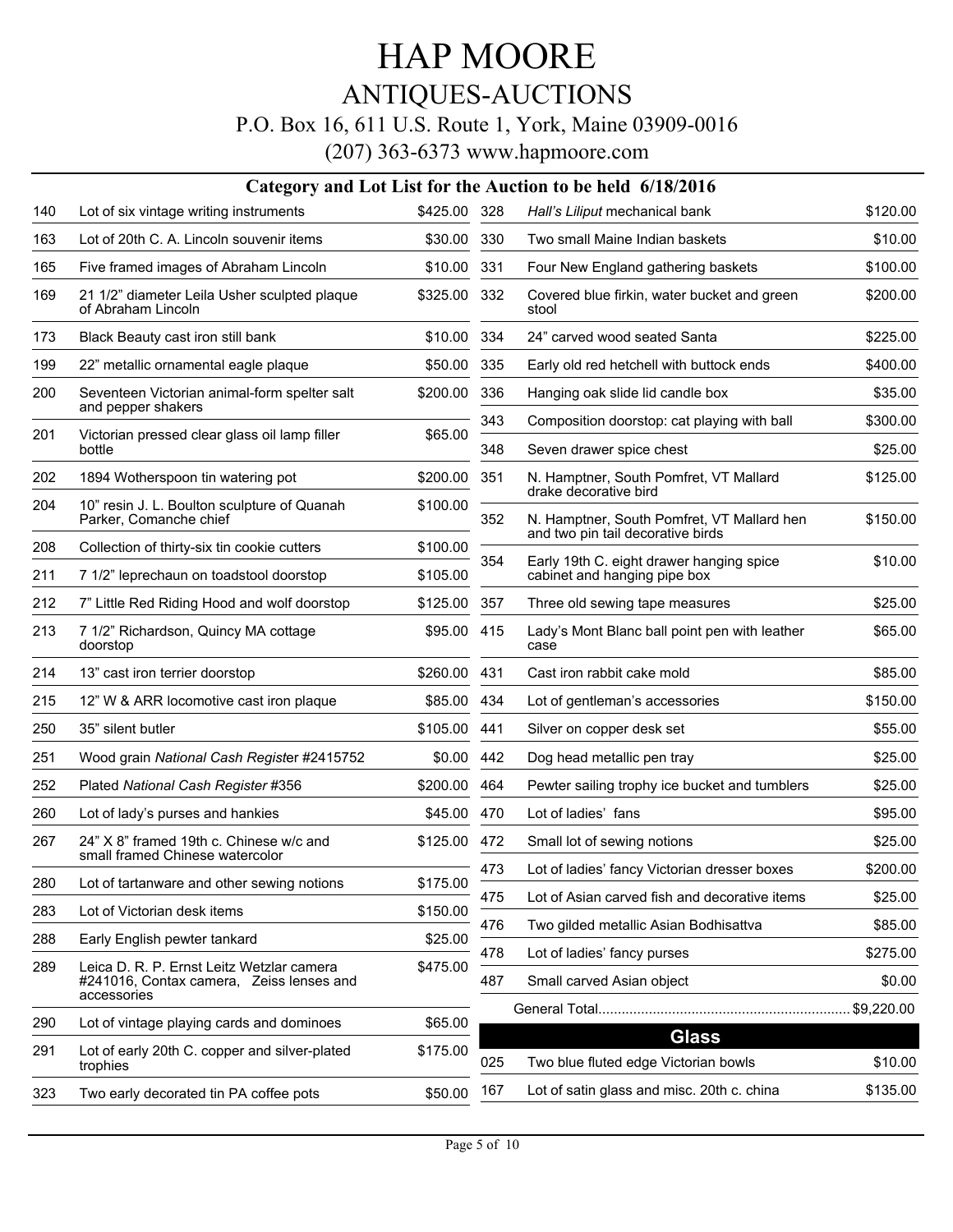ANTIQUES-AUCTIONS

P.O. Box 16, 611 U.S. Route 1, York, Maine 03909-0016

|     |                                                          |              |     | Category and Lot List for the Auction to be held 6/18/2016 |            |
|-----|----------------------------------------------------------|--------------|-----|------------------------------------------------------------|------------|
| 203 | 10" 1862 Pat. Plantation Bitters bottle                  | \$150.00 112 |     | 18k enamel portrait pendant                                | \$355.00   |
|     |                                                          |              | 113 | Lot of 18k pendants and earrings                           | \$800.00   |
|     | <b>Inkwells</b>                                          |              | 114 | Lot of 18k rings and brooches                              | \$1,200.00 |
| 177 | Lot of costume jewelry                                   | \$40.00      | 115 | Lot of 18k three rings and two brooches                    | \$1,050.00 |
|     |                                                          |              | 116 | 14k and enamel hat pin with diamonds                       | \$230.00   |
|     | <b>Jewelry</b>                                           |              | 117 | 14k and 18k animal pins                                    | \$750.00   |
| 073 | Six Victorian serpent-form two piece belt<br>buckles     | \$475.00     | 118 | Three 14k brooches                                         | \$570.00   |
| 074 | Five jeweled and other Victorian two piece               | \$400.00     | 119 | 14k citrine necklace, bracelet and earrings                | \$1,300.00 |
|     | belt buckles                                             |              | 120 | Lot of assorted cameos                                     | \$135.00   |
| 079 | Lot of sterling jewelry                                  | \$65.00      | 121 | Lot of portrait brooches                                   | \$65.00    |
| 080 | Lot of mixed gold jewelry                                | \$450.00     | 122 | 14k Tiffany bow bracelet                                   | \$650.00   |
| 082 | Lot of sterling jewelry                                  | \$195.00     | 123 | Lot of gold crosses                                        | \$185.00   |
| 086 | Lot of costume jewelry                                   | \$1,175.00   | 124 | Two 14k lady's rings                                       | \$475.00   |
| 087 | Large shaggy dog brooch                                  | \$25.00      | 125 | Two 14k link bracelets                                     | \$825.00   |
| 088 | 14k and carved jade ring                                 | \$125.00     | 126 | Lot of five 14k charms                                     | \$875.00   |
| 089 | Sterling Southwest barrette and silver brooch            | \$45.00      | 127 | Lot of ten 14k charms                                      | \$950.00   |
| 091 | Pearl bracelet with 18k clasp                            | \$295.00     | 128 | Lot of six 14k charms and brooch                           | \$1,150.00 |
| 092 | Amethyst necklace, pin and pendant                       | \$85.00      | 129 | Lot of five 14k charms                                     | \$1,050.00 |
| 093 | Mixed gold jewelry lot                                   | \$600.00     | 130 | Lot of seven 14k charms                                    | \$1,025.00 |
| 094 | Coral and marked .585 necklace, bracelet<br>and earrings | \$35.00      | 131 | Lot of seven14k brooches                                   | \$600.00   |
| 095 | Carved jade pendant and stick pin                        | \$75.00      | 132 | Lot of 14k pendants and chains                             | \$900.00   |
| 096 | Lot of jade jewelry                                      | \$45.00      | 133 | 14k portrait ring and earrings                             | \$190.00   |
| 097 | Lot of gold-filled and costume jewelry                   | \$135.00     | 134 | Lot of 14k necklaces and bracelets                         | \$900.00   |
| 103 | 14k Spouting whale and dolphin brooches                  | \$525.00     | 135 | Lot of 14k earrings                                        | \$900.00   |
| 104 | Lot of jade jewelry                                      | \$215.00     | 136 | Lot of 14k earrings                                        | \$1,200.00 |
| 105 | 18k and 14k gold and coral jewelry                       | \$1,400.00   | 137 | Lot of 14k earrings                                        | \$875.00   |
| 106 | 18k flexible mesh necklace                               | \$900.00     | 138 | Three 14k citrine rings                                    | \$575.00   |
| 107 | Crown pendant with amethyst                              | \$495.00     | 139 | Cresent moon diamond brooch                                | \$700.00   |
| 108 | Lot of bone jewelry and 14k chain                        | \$25.00      | 150 | Small lot of mixed metal jewelry                           | \$50.00    |
| 109 | 14 k and moonstone bracelet, ring and                    | \$1,000.00   | 151 | 14k beaded necklace                                        | \$570.00   |
|     | earrings                                                 |              | 155 | 2" X 11/2" decorated jade pendant                          | \$65.00    |
| 110 | Four 14k animal pins                                     | \$650.00     | 156 | Lot of sterling and other necklaces                        | \$85.00    |
| 111 | Three 14k animal pins                                    | \$800.00     |     |                                                            |            |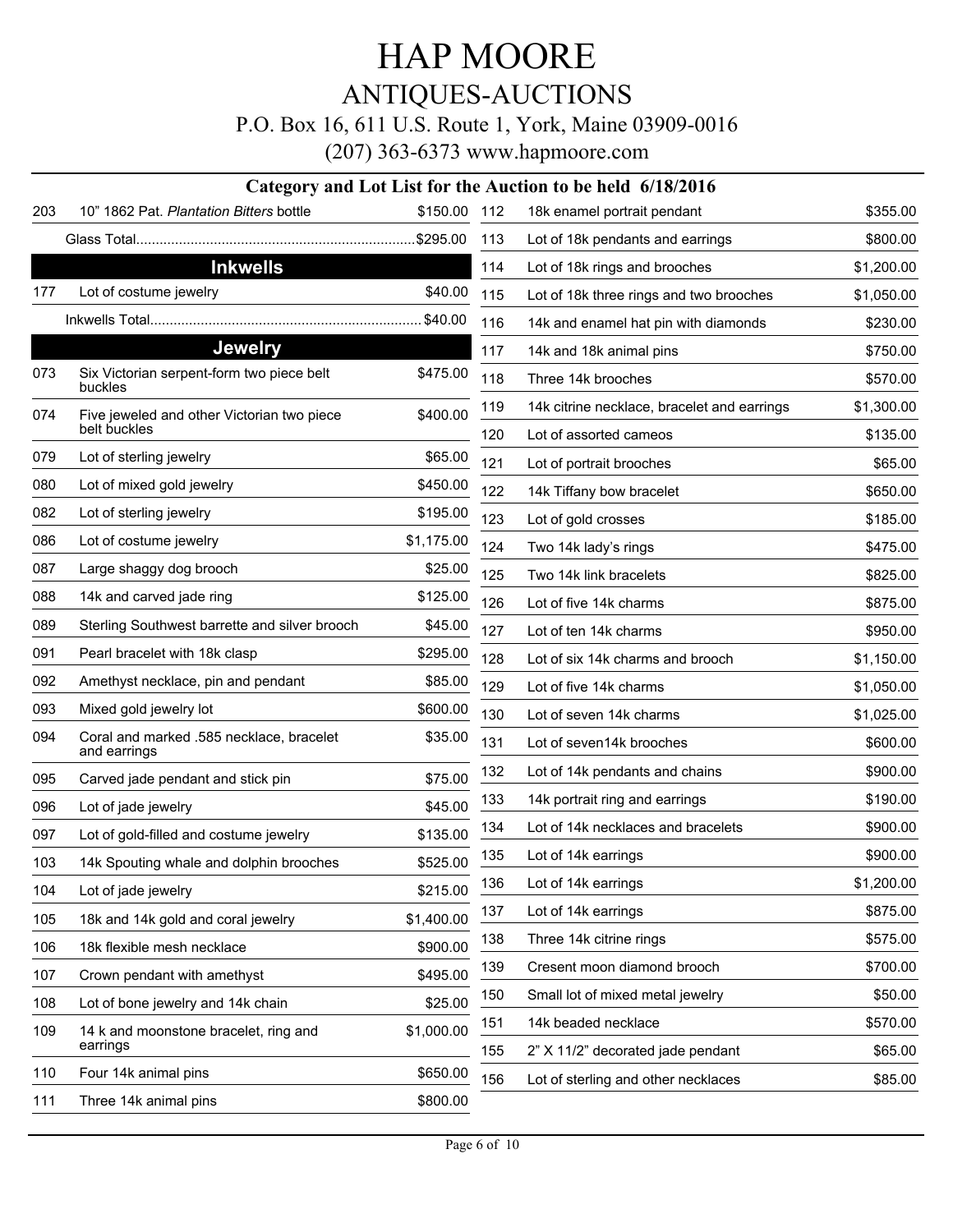## ANTIQUES-AUCTIONS

### P.O. Box 16, 611 U.S. Route 1, York, Maine 03909-0016

|     |                                                                                |              |     | Category and Lot List for the Auction to be held 6/18/2016 |            |
|-----|--------------------------------------------------------------------------------|--------------|-----|------------------------------------------------------------|------------|
| 157 | Small lot of misc. 10k and 14k jewelry and<br>lady's wristwatch                | \$350.00 381 |     | Lot of 14k jewelry                                         | \$3,850.00 |
| 175 | Sterling pendant and ring and 14k band                                         | \$85.00      | 382 | Lot of 14k brooches                                        | \$2,450.00 |
| 221 |                                                                                |              | 383 | Lot of 14k brooches with assorted stones                   | \$6,500.00 |
|     | 14k opal ring, opal and enamel ring and<br>moonstone and ruby ring             | \$600.00     | 384 | Lot of sterling jewelry and pocket watch                   | \$205.00   |
| 222 | Five 14k rings with semi-precious stones                                       | \$525.00     | 385 | 15k bracelet and 15k ring with ruby                        | \$485.00   |
| 223 | Five 14k rings with semi-precious stones                                       | \$800.00     | 386 | 14k and diamond ring                                       | \$850.00   |
| 224 | Two 14k intaglio rings                                                         | \$245.00     | 388 | 14k and diamond ring                                       | \$325.00   |
| 225 | Four 14k and diamond rings                                                     | \$425.00     | 389 | Aquamarine pendant                                         | \$175.00   |
| 226 | 14k star ruby and diamond ring                                                 | \$120.00     | 390 | 22k Chinese jade ring                                      | \$205.00   |
| 227 | Five 14k assorted semi precious stone rings                                    | \$400.00     | 391 | 18k and pearl ring                                         | \$150.00   |
| 228 | 8 14k assorted bands                                                           | \$620.00     | 392 | Unmarked diamond Shriners pin                              | \$280.00   |
| 229 | Four 14k rings                                                                 | \$775.00     | 393 | 18k and ruby brooch                                        | \$425.00   |
| 230 | Five 14k rings with enamel and jade                                            | \$725.00     | 394 | 14k chain                                                  | \$900.00   |
| 231 | Six 14k fashion rings                                                          | \$500.00     | 395 | 14k slider on gold-filled chain                            | \$600.00   |
| 232 | Four 14k fashion rings                                                         | \$500.00     | 396 | Lot of 10k fraternal and other jewelry                     | \$300.00   |
| 233 | Lot of 14k chains                                                              | \$1,200.00   | 397 | Lot of eight 14k rings with assorted stones                | \$545.00   |
| 234 | Lot of gold-filled chains                                                      | \$200.00     | 398 | Lot of eleven 14k rings                                    | \$525.00   |
| 235 | 14k woven mesh bracelet                                                        | \$1,050.00   | 399 | Lot of 14k pendants, charms and earrings                   | \$1,500.00 |
| 236 | 14k gentleman's hunter case Elgin pocket<br>watch                              | \$400.00     | 400 | Two 14k and one 10k necklaces with stones                  | \$350.00   |
| 237 | Four gold-filled pocket watches in hunter                                      | \$900.00     | 401 | 1 3/4" X 1/2" 1st Btn. ARK. Cav. pin                       | \$190.00   |
|     | cases                                                                          |              | 402 | Lot of mixed gold jewelry                                  | \$550.00   |
| 238 | Five gold-filled pocket watches                                                | \$600.00     | 403 | 14k portrait cameo                                         | \$145.00   |
| 239 | Two lady's enamel lapel watches                                                | \$175.00     | 404 | Two men's 14k rings                                        | \$340.00   |
| 240 | Lot of ladies' gold-filled jewelry                                             | \$875.00     | 405 | Lot of sterling jewelry                                    | \$25.00    |
| 241 | Lot of ladies' jewelry with assorted stones                                    | \$85.00      | 406 | Lot of costume jewelry                                     | \$70.00    |
| 242 | Lot of 10k jewelry                                                             | \$825.00     | 407 | 14k necklace with diamond pendant                          | \$205.00   |
| 243 | Two lady's 18k pocket watches                                                  | \$900.00     | 408 | 14k and blue Topaz lady's ring                             | \$90.00    |
| 244 | Lot of 14k jewelry and wristwatch                                              | \$2,800.00   | 409 | 14k and blue sapphire with melee diamond<br>lady's ring    | \$150.00   |
| 245 | Lot of 18k jewelry and wristwatch                                              | \$1,675.00   | 410 | 10k black onyx lady's ring                                 | \$65.00    |
| 246 | Lot of mixed metal stickpins                                                   | \$190.00     | 411 | 14k and diamond lady's ring                                | \$150.00   |
| 273 | Hampden gold-filled pocket watch                                               | \$100.00     | 412 | 18k and ruby lady's ring                                   | \$325.00   |
| 274 | Sterling Tilden, Thurber pocket watch and<br>coin Tilden, Thurber pocket watch | \$200.00     | 413 | 14k diamond pendant on white gold chain                    | \$180.00   |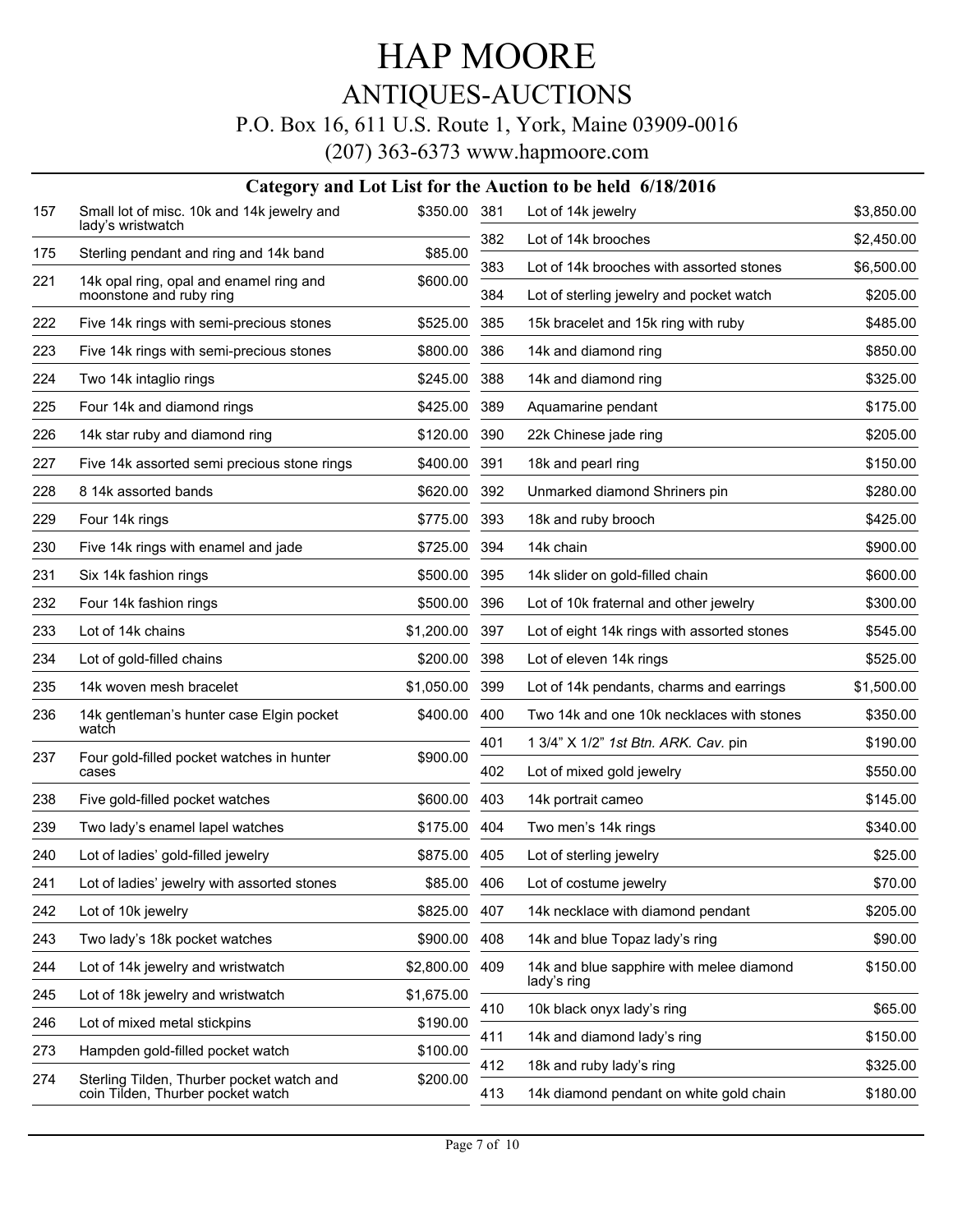## ANTIQUES-AUCTIONS

### P.O. Box 16, 611 U.S. Route 1, York, Maine 03909-0016

(207) 363-6373 www.hapmoore.com

#### **Category and Lot List for the Auction to be held 6/18/2016**

| 414 | 14k flexible link bracelet                             | \$350.00   |     |                                                              | . \$900.00 |
|-----|--------------------------------------------------------|------------|-----|--------------------------------------------------------------|------------|
| 416 | Cartier wristwatch                                     | \$200.00   |     | <b>Musical</b>                                               |            |
| 417 | Lady's 14k sapphire and diamond flexible<br>bracelet   | \$725.00   | 008 | 19th C. windup bird in cage                                  | \$170.00   |
| 418 | Lady's 14k sapphire and diamond ring                   | \$195.00   | 278 | Edison Standard Phonograph with eight<br>boxes of rollls     | \$800.00   |
| 422 | Small lot of costume jewelry                           | \$675.00   | 296 | Early cello                                                  | \$45.00    |
| 423 | Lot of 14k jewelry                                     | \$1,000.00 | 421 | 1920's Vega Imperial Electric Ser. #67456                    | \$350.00   |
| 424 | Lot of costume jewlery                                 | \$40.00    |     | banjo                                                        |            |
| 425 | Lot of gold and sterling jewelry                       | \$155.00   |     | <b>Pottery</b>                                               |            |
| 458 | Lot of 14k jewelry                                     | \$800.00   | 005 | A. Rodin 12" bronzed pottery sculpture, The                  | \$125.00   |
| 459 | 14k Movado wristwatch                                  | \$225.00   |     | Kiss                                                         |            |
| 460 | Lady's 14k Movado wristwatch                           | \$125.00   | 013 | Bulbous 10" double-handled glazed pottery<br>jar             | \$350.00   |
| 461 | Lady's Movado wristwatch                               | \$25.00    | 014 | 10" Rockingham spouted pitcher with fish in                  | \$10.00    |
| 481 | Lady's 14k three diamond ring                          | \$400.00   |     | relief                                                       |            |
| 482 | Small lot of misc. gold jewelry                        | \$125.00   | 015 | 7 1/2" glazed two-handled jar and 4 3/4"<br>pottery mug      | \$200.00   |
| 483 | Lot of cameo jewelry                                   | \$35.00    | 016 | Two 9 1/2" diameter redware bowls and                        | \$50.00    |
| 486 | Mixed gold jewelry lot and sterling necklace           | \$1,500.00 |     | covered spouted jug                                          |            |
|     |                                                        |            | 017 | Six pieces of early redware pottery                          | \$35.00    |
|     | <b>Lighting</b>                                        |            | 018 | Early 10 1/2"and 11 1/2" decorated redware<br>bowls          | \$25.00    |
| 021 | Lot of six early tin hand lamps and misc.<br>metalware | \$100.00   | 019 | Coach, camel and elephant -decorated yellow<br>pottery mug   | \$25.00    |
| 303 | Ten milk glass fairy lamps                             | \$50.00    | 077 | 1804 commemortive Liverpool jug relating to                  | \$850.00   |
| 304 | Five Glow Night lamps                                  | \$25.00    |     | death of Washington                                          |            |
| 305 | Fourteen miniature oil lamps                           | \$75.00    | 178 | Eight miniature ceramic fruit-form compotes                  | \$100.00   |
| 306 | Ten colored glass fairy lamps                          | \$100.00   | 179 | Large misc. lot of majolica                                  | \$25.00    |
| 307 | Ten miniature fairy lamps                              | \$50.00    | 329 | Three gallon Charlestown decorated crock<br>and Cowden crock | \$125.00   |
| 308 | Ten metallic miniature lamps                           | \$25.00    |     |                                                              | \$1,920.00 |
| 309 | Eleven pattern pressed glass fairy lamps               | \$75.00    |     | <b>Rugs</b>                                                  |            |
| 310 | Eleven misc. fairy lamps                               | \$75.00    | 081 | 10' X 7'9" oriental rug                                      | \$0.00     |
| 311 | Eleven misc fairy lamps                                | \$25.00    | 338 | 37" X 26" hooked rug, people walking to                      | \$115.00   |
| 312 | Ten misc. fairy lamps                                  | \$55.00    |     | church                                                       |            |
| 333 | Lot of cruzie lamps                                    | \$225.00   | 339 | 35" X 26" hooked rug, barnyard scene                         | \$35.00    |
| 344 | Lot of brass candlesticks                              | \$10.00    | 438 | 12'5" X 3'6" Oriental runner                                 | \$125.00   |
| 430 | J P Dalheiden iron candle holder                       | \$10.00    | 439 | 13'10" X 2'9" Oriental runner                                | \$100.00   |
|     |                                                        |            |     |                                                              |            |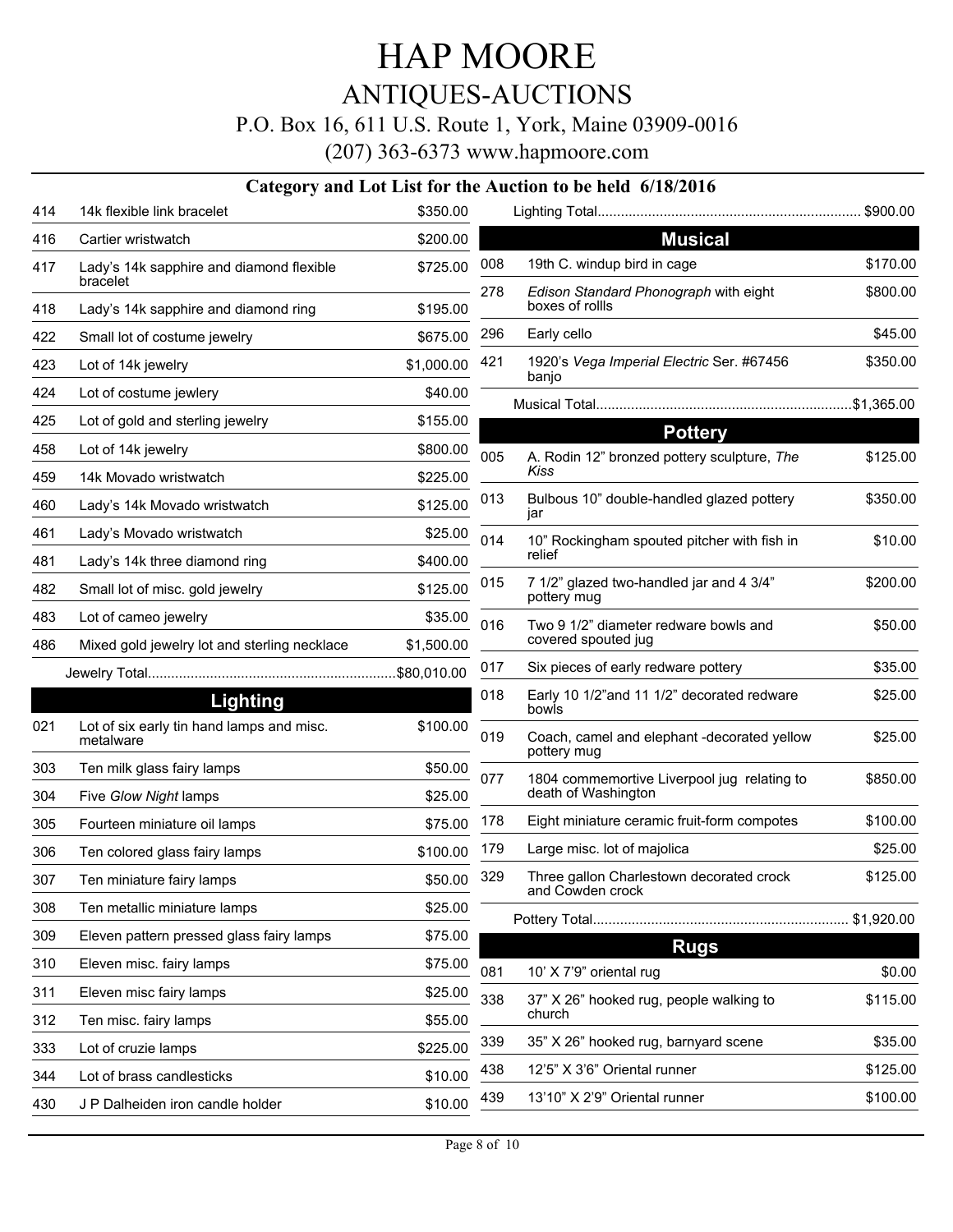## ANTIQUES-AUCTIONS

### P.O. Box 16, 611 U.S. Route 1, York, Maine 03909-0016

|            |                                                                                  |                     |     | Category and Lot List for the Auction to be held 6/18/2016                          |            |
|------------|----------------------------------------------------------------------------------|---------------------|-----|-------------------------------------------------------------------------------------|------------|
| 440        | Eight Jenny on the Job WWII posters                                              | \$200.00 255        |     | Five piece silver dresser set                                                       | \$2,300.00 |
| 468        | 6'8" X 4'5" Caucasian rug                                                        | \$1,000.00          | 256 | Four piece sterling dresser set                                                     | \$150.00   |
| 469        | 5'7" X 3'7" Bokhara rug                                                          | \$125.00            | 257 | Lot of coin silver spoons                                                           | \$225.00   |
|            |                                                                                  |                     | 258 | Lot of misc. sterling flatware                                                      | \$500.00   |
|            | <b>Silver</b>                                                                    |                     | 259 | English sterling muffinier                                                          | \$140.00   |
| 068        | Georg Jensen sterling cake knife and .800<br>silver ladle                        | \$125.00            | 261 | 4 3/4 in. sterling sombrero                                                         | \$20.00    |
| 069        | Sterling carving set, misc. utensils and                                         | \$175.00            | 262 | Partial set of sterling flatware                                                    | \$350.00   |
|            | flatware                                                                         |                     | 263 | Lot of misc. silver-plated flatware                                                 | \$45.00    |
| 070        | Three very fancy sterling serving utensils                                       | \$325.00            | 318 | Set of Oneida sterling Heirloom pattern                                             | \$1,000.00 |
| 071        | Set of three very fancy sterling serving<br>utensils                             | \$225.00            |     | flatware                                                                            |            |
|            |                                                                                  |                     | 319 | Lot of fancy sterling utensils                                                      | \$25.00    |
| 072        | Set of sterling Towle Contour flatware                                           | \$1,700.00          | 462 | Four piece sterling tea service on<br>sterling-rimmed tray                          | \$1,000.00 |
| 084<br>098 | Georg Jensen sterling compact<br>Lot of sterling utensils, tableware and dresser | \$85.00<br>\$290.00 | 463 | Lot of sterling tableware, lighter and coin<br>silver spoons                        | \$225.00   |
| 141        | items<br>Three Roberta S. Buck (Art Students League,                             | \$260.00            | 465 | Large lot of silver-plated sailing trophies won<br>by the sailboat, Grenadier       | \$100.00   |
|            | Manhattan) sterling handcrafted utensils                                         |                     | 466 | Lot of sterling sailing trophies and tableware                                      | \$800.00   |
| 142        | Fancy sterling butter knives and salad forks                                     | \$300.00            | 484 | Tiffany sterling flatware                                                           | \$1,300.00 |
| 143        | Fancy sterling forks and knives                                                  | \$490.00            | 485 | Lot of weighted sterling candlesticks                                               | \$50.00    |
| 144        | Set of fourteen fancy Julius Wall & Son<br>sterling forks                        | \$250.00            |     |                                                                                     |            |
| 145        | Lot of misc. sterling serving utensils                                           | \$250.00            |     | <b>Sports</b>                                                                       |            |
| 146        | Lot of misc. sterling spoons                                                     | \$600.00            | 281 | Early leather baseball and football nose guard                                      | \$450.00   |
| 147        | Lot of Georg Jensen sterling serving utensils                                    | \$175.00            | 286 | Lot of early 20th C. Brown University and                                           | \$200.00   |
| 148        | 12" Sterling presentation plate and misc.<br>tableware                           | \$550.00            |     | other sports medals                                                                 |            |
| 149        | 11" footed silver-plated reticulated English                                     | \$20.00             |     | <b>Textiles &amp; Clothing</b>                                                      |            |
|            | compote                                                                          |                     | 003 | Linen lot                                                                           | \$10.00    |
| 152        | Large set of Charles Warren sterling flatware                                    | \$1,550.00          | 298 | Victorian carpet bag                                                                | \$100.00   |
| 154        | Eighteen sterling Gorham snowflake<br>Christmas tree ornaments                   | \$525.00            | 299 | Cir. 1900 friendship quilt                                                          | \$150.00   |
| 170        | Partial set of fancy sterling flatware                                           | \$500.00            | 300 | Large lot of children's shoes                                                       | \$25.00    |
| 171        | Lot of misc. sterling flatware and candlestick                                   | \$475.00            | 301 | Large lot of children's chothing                                                    | \$250.00   |
| 206        | 8" sterling Giralda bowl and silver-ended                                        | \$205.00            | 302 | 69" square handmade paisley                                                         | \$25.00    |
| 253        | wooden spoon<br>Partial set of sterling flatware                                 | \$600.00            | 324 | 87" X 78" blue and white coverlet by E.<br>Cushing, Bethany, Genesee County NY 1840 | \$250.00   |
| 254        | Lot of misc. sterling tableware                                                  | \$1,000.00          | 325 | 92" X 76" red and gray bird and floral coverlet<br>by J. Brosey and E. Eby 1839     | \$215.00   |
|            |                                                                                  |                     |     |                                                                                     |            |